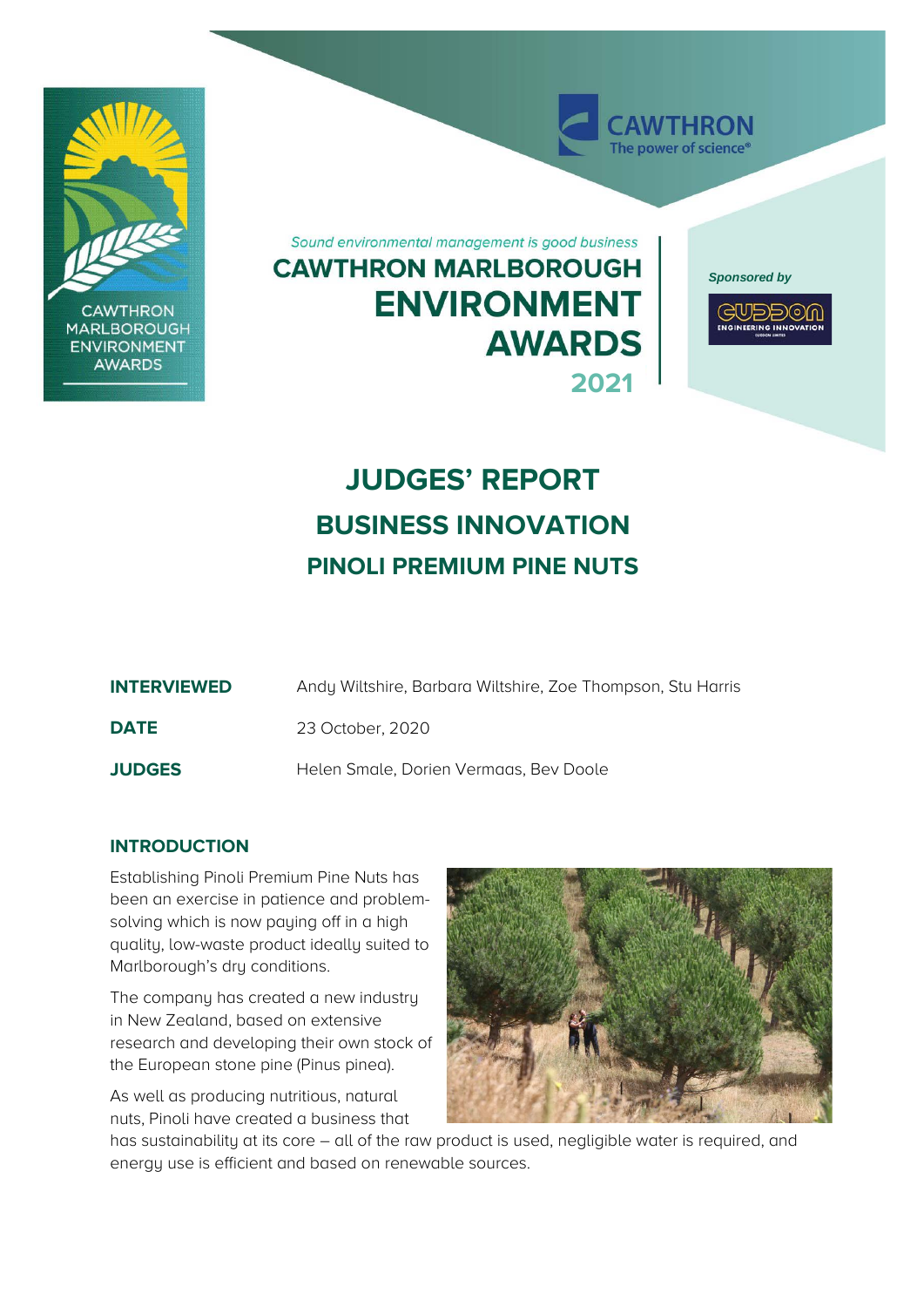What started as an operation to produce pine nuts has evolved into a wider agroforestry system that also sequesters carbon, controls erosion, provides grazing for stock and prunings for mulch and firewood.

# **GENERAL INFORMATION**

Directors Andy and Barbara Wiltshire started Pinoli in 1997 and run it in partnership with general manager Lee Paterson and sales manager Zoe Thompson. There are four fulltime staff and a crew of RSE workers for pruning and harvest.

The first trees were planted in 1998 and they now have 550 hectares of orchards. The largest properties are at Wairau Valley and Cape Campbell, with other sites in the Waihopai, Avon Valley, Grassmere, Brancott and Oamaru.

After researching different overseas varieties and corresponding with growers, Andy chose the stone pine from the Mediterranean area because of the similarity in climate and growing conditions to Marlborough. The European pine nut also has longer kernels and a richer taste than those grown in China and Asia.

Pinoli imported seed for trials just two years before this was prohibited for biosecurity reasons. But this gave them the time they needed to develop plant stock with a wide genetic base.

It takes about eight years for trees to provide their first crop and they reach peak production at 40-60 years. They come to the end of their productive life at about 100 years, when the trees will be logged and used to make furniture.

It has taken a lot of experimentation and patience to get from planting the trees to selling the packaged nut.

Planting: Stone pine seedlings are planted on well-drained terraces and hillsides with enough room for their extensive root systems to travel deep and wide. This allows growth in dry conditions without irrigation. Herbicide (Round Up) is used at the planting stage to allow the trees to establish. Sheep and cattle graze the grass once the trees are established and they also benefit from the shade.

Pruning: Trees are pruned and thinned to facilitate harvesting. Trimmings are mulched and spread back into the soil and larger branches are sold as firewood.

Harvesting: It takes three years for cones to mature for harvest. Each cone holds about 120 kernels (the "nuts" for eating) and harvesting is late winter/early spring. A very long pole with a hook on the end is used to hand-harvest cones from younger trees, while a mechanical tree shaker gets the crop off trees more than 15 years old.

Drying: Cones dry in the sun for six months in wooden crates and are then put through a solar-powered kiln to further encourage them to loosen the individual seeds that house the pine nut kernels.

Processing: The cones are fed into a machine that crunches and shakes them to release the shells that hold the seeds. Pinoli has invested millions of dollars in designing and building a state-of-the-art factory to extract the kernels from the seed and clean them. The seeds are fired under air pressure to hit a metal plate until all the kernels are released. The kernels are dried and polished then washed with recirculating water before being dried again and cooled.

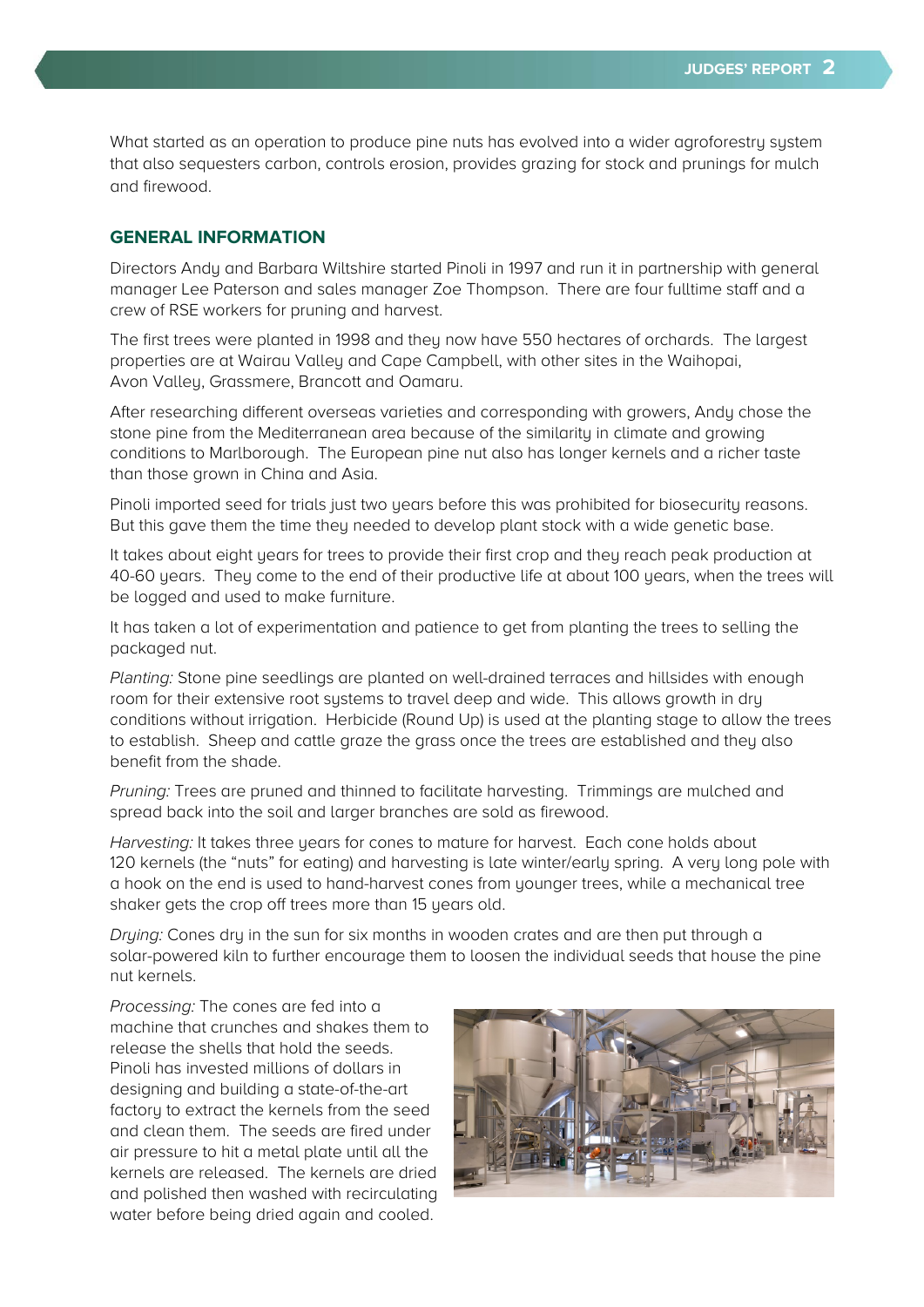Sorting and packing: An automated sorting machine separates the darker kernels from the creamy ones that are are then packaged and labelled by hand. Stock is held in a chiller before distribution and has a use-by date of 10 months.

It is a long and labour-intensive process to harvest and extract the nuts, which is reflected in the price. Pinoli pine nuts are sold throughout New Zealand and exported to Europe.

The entire operation, including building the factory, is privately funded.

The Cape Campbell property is an Outstanding Natural Landscape, where horticulture is a permitted use. It includes four Significant Natural Areas covering 16 ha which have weed and predator control. The company has added a 30 ha buffer zone around these sites for natural regeneration.

# **THE JUDGES WERE IMPRESSED BY**

- Land management: Pinoli is an excellent example of the environmental benefits of matching land use to land capability. The European stone pine provides a productive use for marginal land. It is a versatile tree with zero irrigation required, disease resistance (therefore no chemical spraying), adaptation to drought conditions and root systems ideal for erosion control. Unlike other pine plantations there is no wilding spread as the seeds are too heavy.
- Climate Change awareness: The 100-year-life span of the trees provides superior carbon sequestration. Waste product is being use as biofuel, reducing carbon emissions from coal. The company is committed to solar generation to achieve self-sufficiency in power for their whole operation. They sold 4 ha of orchard land to Kea Energy, who has installed a massive 1.85MW solar array of PV panels for power generation. Pinoli has an option to buy some of this power to run the factory.
- Use of waste streams: Pruned branches are mulched and spread on site, saving on transport and dumping costs. Larger logs are sold as firewood. What is left of the cones and shells is sold to PH Kinzett Ltd to fuel their tomato glasshouses as an alternative to coal. A fine dust by-product is captured and used as mulch in the orchard and a neighbors' organic vineyard. Rather than a cost for disposal, Pinoli waste products provide other income streams.
- Investing in the Business: There is a commitment to invest wisely and not cut corners. A lot of work goes into getting the right equipment to treat the product with care to derive top quality. Investment applies to staff too, such as installing windows in the factory for natural light and a better working environment.
- Staff management: Pinoli has a tight team that has been working together for more than 20 years. They registered as a Recognised Seasonal Employer in 2013 and bring in their own staff from Fiji and Tonga. RSE workers have a modern house on site, are paid well and are appreciated for their efforts.
- Continuous improvement: Andy and Lee both have long careers in forestry management, which is reflected in their data-driven approach. They have two

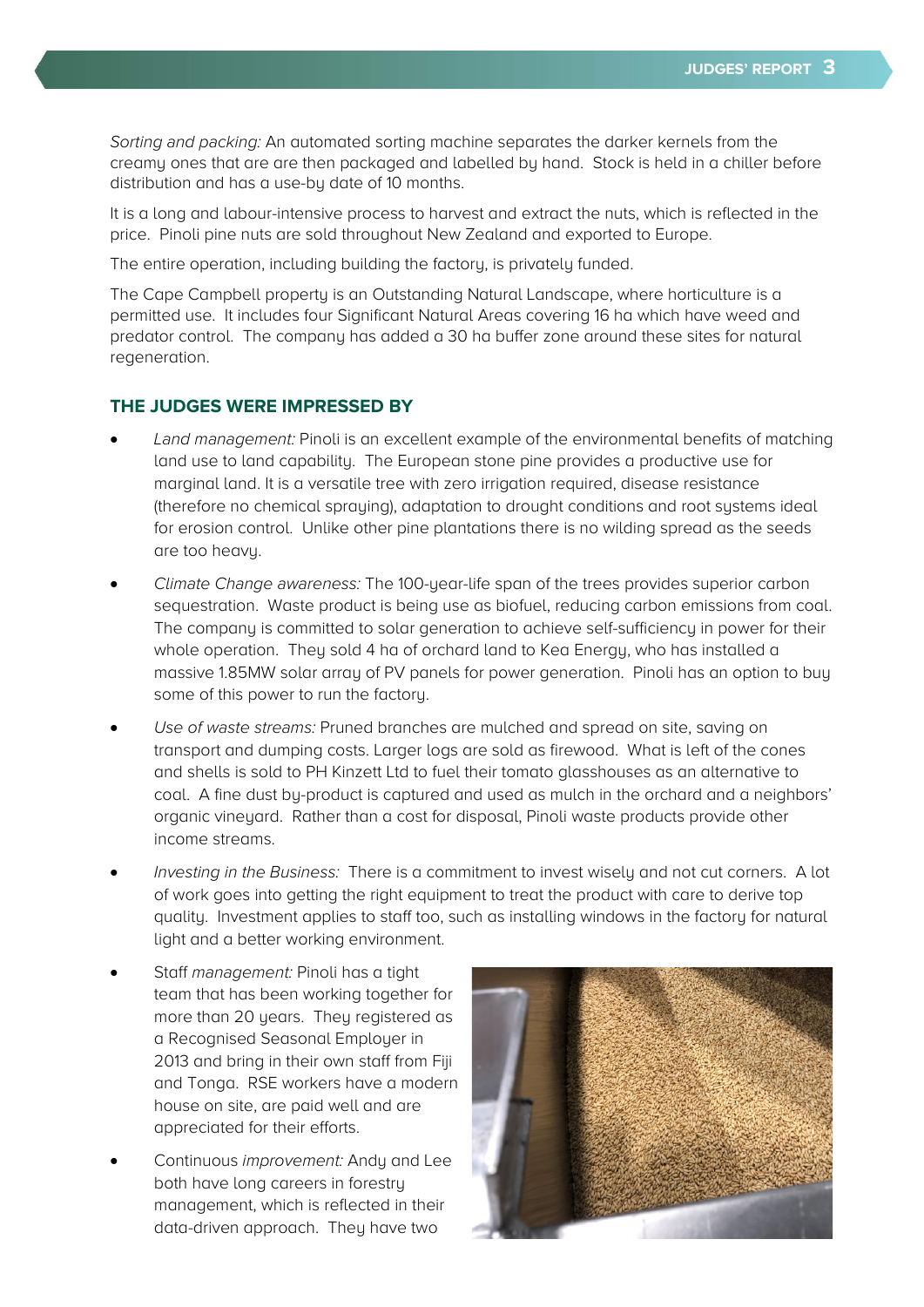trials under way to compare artificial fertilizer with regenerative farming techniques; and testing the spacing of trees per hectare to find the optimum balance between tree numbers and cone production. Future plans include using prunings in a biomass energy unit to dry cones and generate electricity. The aim is to eventually convert the factory, all vehicles and the tree shaker to electric power.

# **PROBLEMS AND HOW THEY HAVE BEEN TACKLED**

- Lack of local knowledge: As a new industry for New Zealand, Pinoli have not had local experience or research to draw on. Their ability to adapt and innovate based on overseas practice has required time and curiosity to find solutions. This ranges from trialing for the best genetic material to finding a Scandinavian forestry machine that walks up steep slopes to harvest the cones.
- Threat of fire: Climate change and increasingly hot nor 'westerly days has increased the risk of forest fire. European stone pine is a fire-adapted species that provides its own insulation with 80mm thick bark.
- Need to be patient: Everything in the pine nut industry takes time, including the 8-10 years before the trees start producing. Patience was also needed to perfect pruning and harvesting techniques and the processing operation. The growth of the business has been carefully planned and budgeted, based on funds available. Government funding has not been sought because Pinoli wants to ensure their independence and ability to adapt.
- Emissions Trading Scheme: The ETS allows landowners to earn money by planting forests that absorb carbon dioxide as their trees grow. However under the Kyoto Agreement trees that produce fruit and nuts are excluded from the ETS. This appears to be an anomaly when pine nut trees are in the ground sequestering carbon for at least 100 years, compared with pinus radiata that is clear-felled every 30 years. Attempts to lobby Government to get this changed have not gained traction.
- Biosecurity threat: Pests are not an issue at this stage but biosecurity at the border is critical. The western conifer seed bug which has caused serious issues for pine nut producers overseas is a particular concern.

### **SUMMARY**

Pinoli Premium Pine Nuts is a business that shows good things take time. It has taken more than 20 years to reach current production levels but each step has been thought through to create an operation that is financially and environmentally sustainable.

Innovation and problem-solving is at the heart of Pinoli Premium Pine Nuts and has resulted in providing a natural, healthy product that adds to Marlborough's reputation for quality food. They have also developed a product that addresses key environmental issues in the region, including waste management, erosion and water use.

#### **SUGGESTIONS**

- Invite Climate Change Minister James Shaw to visit the orchard and hear your concerns about not being eligible for the Emissions Trading Scheme.
- As funding allows, prioritise the mechanisation of the packaging end of the operation. This would minimise handling and ensure portion control per pack.